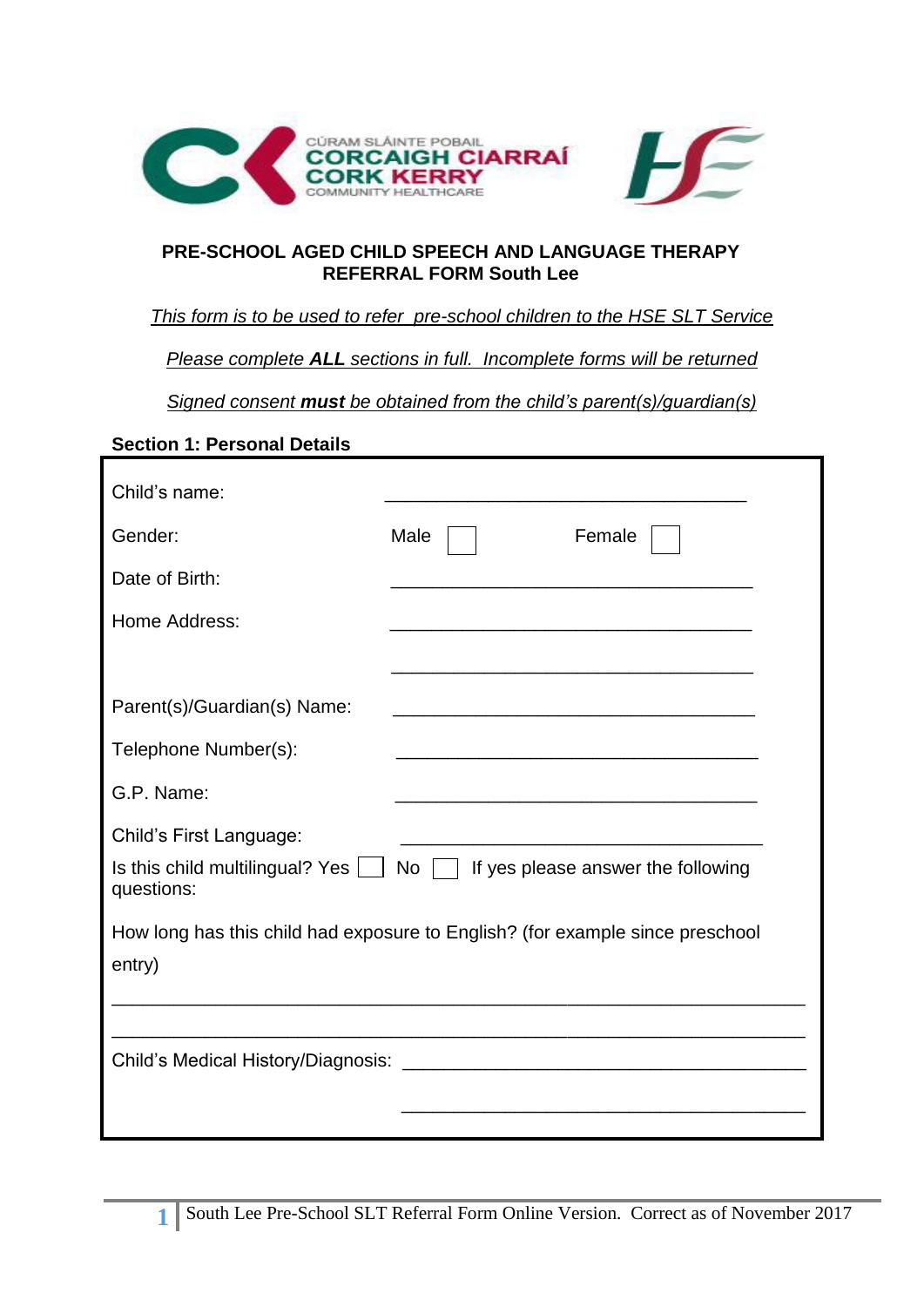# **Section 2: Referral Details**

| Please state why you are referring this child to Speech & Language Therapy: |  |  |  |
|-----------------------------------------------------------------------------|--|--|--|
|                                                                             |  |  |  |
|                                                                             |  |  |  |
|                                                                             |  |  |  |
|                                                                             |  |  |  |
|                                                                             |  |  |  |
|                                                                             |  |  |  |
| <b>Section 3: Pre-school Details</b>                                        |  |  |  |

| Name of Preschool:                                      |  |
|---------------------------------------------------------|--|
| Pre-school Address:                                     |  |
|                                                         |  |
| Pre-school Telephone Number: ________________           |  |
| Preschool Leader's Name:                                |  |
| Number of days the child<br>attends preschool per week: |  |

# **Section 4: Previous/Current Inputs**

| Has this child ever attended/has been referred to any of the following (please tick all<br>that $apply)$ : |                                  |                                  |  |  |
|------------------------------------------------------------------------------------------------------------|----------------------------------|----------------------------------|--|--|
| Paediatrician $\Box$                                                                                       | Audiologist $\Box$<br>$ENT \Box$ | Speech & language Therapy $\Box$ |  |  |
| Psychologist $\square$                                                                                     | Area Medical Officer $\Box$      | Public Health Nurse □□           |  |  |
| Physiotherapist □□Social Worker □                                                                          |                                  | Occupational Therapist □         |  |  |
| Early Intervention Forum $\Box$                                                                            |                                  | Early Intervention Team $\Box$   |  |  |
| Autism spectrum Disorder Services □                                                                        |                                  |                                  |  |  |
| Other                                                                                                      |                                  |                                  |  |  |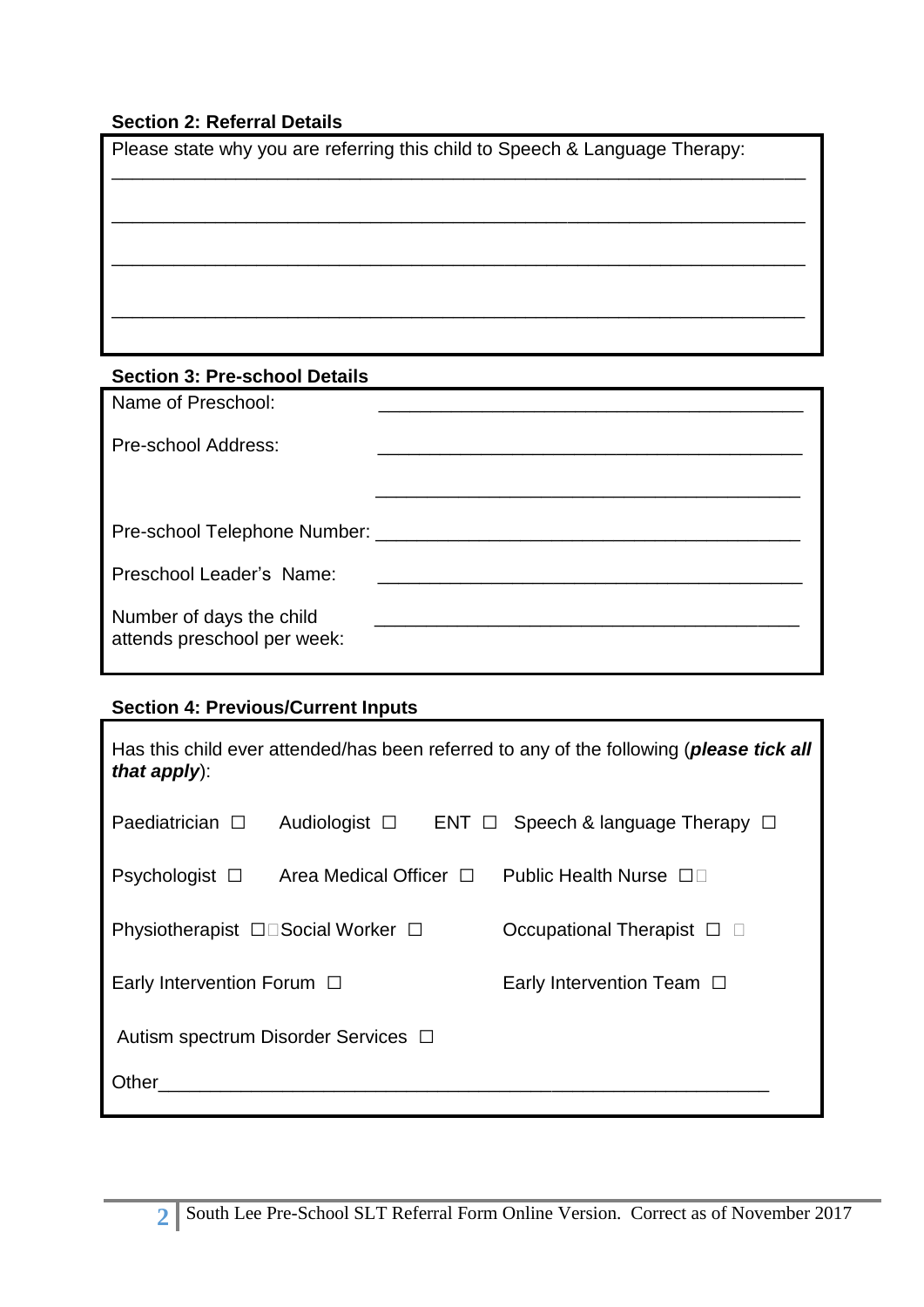### **Section 5: Parent/Guardian Consent**

| I consent to my child (please print name)<br>speech & language therapist. | referred by pre-school to the HSE Speech & Language Therapy Department.<br>I also consent to school staff consulting with and providing relevant reports to the | being |
|---------------------------------------------------------------------------|-----------------------------------------------------------------------------------------------------------------------------------------------------------------|-------|
| Name of Parent/Guardian:<br>(please print clearly)                        |                                                                                                                                                                 |       |
| Signature:                                                                |                                                                                                                                                                 |       |
| Date:                                                                     |                                                                                                                                                                 |       |
| <b>Name of Referrer:</b><br>(please print clearly)                        | <u> 1990 - Johann Barbara, martxa alemaniar a</u>                                                                                                               |       |
| <b>Profession:</b>                                                        |                                                                                                                                                                 |       |
| Signature:                                                                |                                                                                                                                                                 |       |
| <b>Address:</b>                                                           |                                                                                                                                                                 |       |
|                                                                           |                                                                                                                                                                 |       |
| <b>Telephone Number:</b>                                                  |                                                                                                                                                                 |       |
| <b>Email Address:</b>                                                     |                                                                                                                                                                 |       |
| Date of Referral:                                                         |                                                                                                                                                                 |       |

#### **Eligibility & Suitability of Referrals to Primary Care speech & Language**

- There is no upper or lower age limit for eligibility to receive Primary Care SLT service.
- Children do not have to possess a medical card to access this service.
- Children who are under the care of a specialist service are not eligible to access Primary Care Speech and Language Therapy Service i.e. Intellectual Disability services/ Physical Disability services/ Autistic Spectrum Disorder services/ Child and Adolescent Mental Health Services.
- Children under 5 years and 6 months of age who present with the significant indicators for the following should be referred to the appropriate specialist agency via the Early Intervention Services Intake Forum. (021-4923893)
	- $\triangleright$  Significant physical disability
	- $\triangleright$  Intellectual Disability

**3**

- $\triangleright$  Autistic Spectrum Disorder
- $\triangleright$  Significant needs in two or more areas of development.
- All referrals to Primary Care SLT are screened for eligibility and suitability. The referral will be accepted if it meets the eligibility criteria.
- If the referral does not appear to be appropriate to the SLT service based on the referral information, you will be contacted by an SLT and requested to provide further details. A referral to a more appropriate service may be recommended and discussed with you.
- Currently children accepted for assessment by the SLT service are seen for an Initial assessment appointment within 4 months.